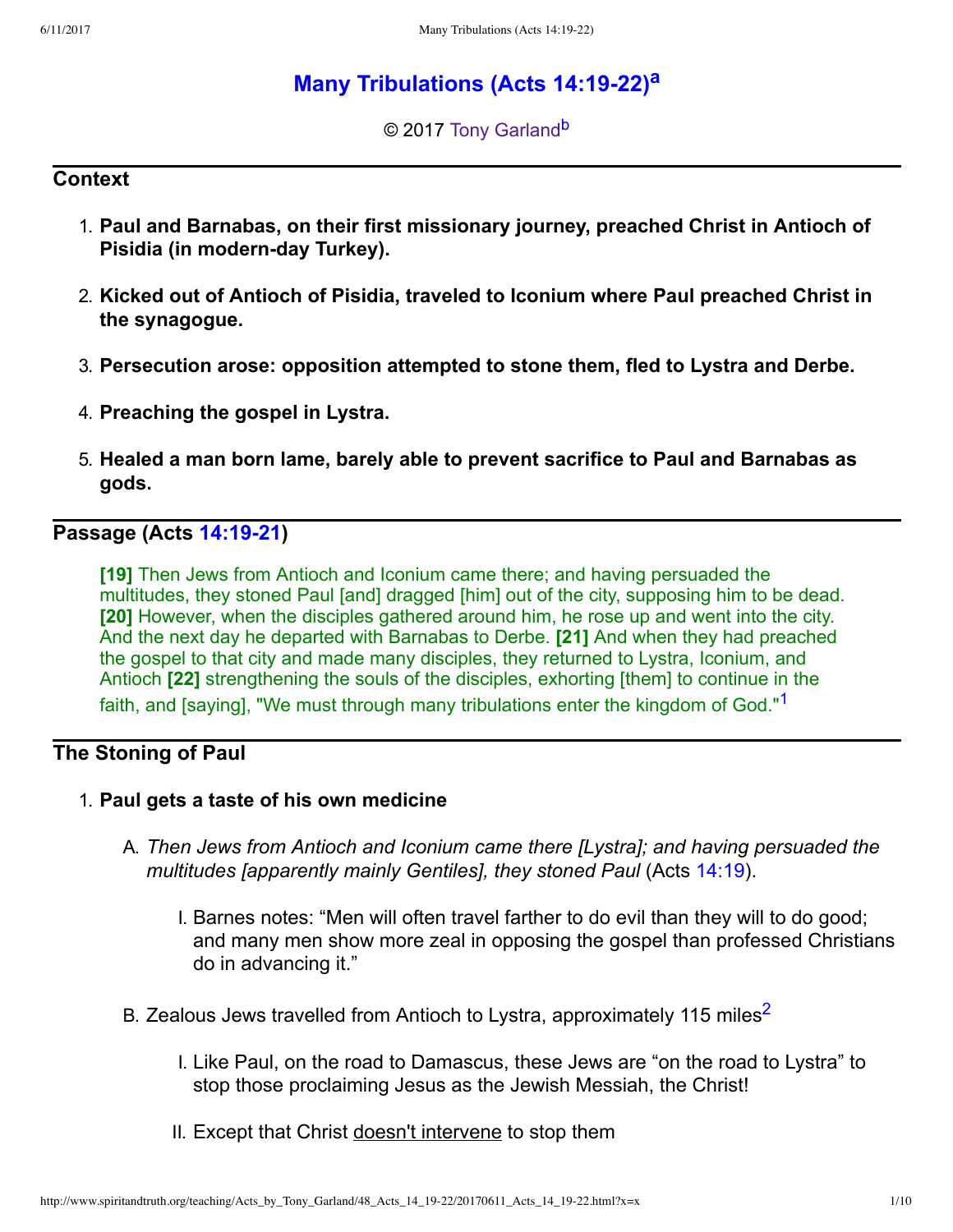- C. As Paul had guarded the clothes of those who once stoned Stephen (Acts [7:58](http://www.spiritandtruth.org/bibles/nasb/b44c007.htm#Acts_C7V58)), so now he stands in Stephen's shoes.
- D. Such is the quandary and experience of those who, having come to Christ, previously persecuted Christ — they may be given the opportunity to taste their own bitter medicine!

#### 2. **Stoning according to OT law**

- A. *"If your brother, the son of your mother, your son or your daughter, the wife of your bosom, or your friend who is as your own soul, secretly entices you, saying, 'Let us go and serve other gods,' which you have not known, neither you nor your fathers, of the gods of the people which [are] all around you, near to you or far off from you, from [one] end of the earth to the [other] end of the earth, you shall not consent to him or listen to him, nor shall your eye pity him, nor shall you spare him or conceal him; but you shall surely kill him; your hand shall be first against him to put him to death, and afterward the hand of all the people. And you shall stone him with stones until he dies, because he sought to entice you away from the LORD your God, who brought you out of the land of Egypt, from the house of bondage* (Deu. 13:6-10).
- B. Paul's message concerning the resurrected Christ was seen by the Jews as tantamount to serving another god.

#### 3. **Fickleness of religious practitioners and the dangers of crowd dynamics**

- A. Only a minority of participants in various religious activities are actually seeking truth
- B. Much of the diversion which passes as religious activity is a result of the flesh
	- I. These things indeed have an appearance of wisdom in self-imposed religion, *[false] humility, and neglect of the body, [but are] of no value against the indulgence of the flesh* (Col. [2:23](http://www.spiritandtruth.org/bibles/nasb/b51c002.htm#Col._C2V23))
	- II. When religious rituals and practices are exposed as "useless things" (Acts [14:15\)](http://www.spiritandtruth.org/bibles/nasb/b44c014.htm#Acts_C14V15), the response can be intense and vicious
- C. Only a very short time after proclaiming Paul and Barnabas to be gods, the multitude are persuaded to stone Paul!
	- I. Trapp: "Was there no mean between deifying and stoning? How soon turns the wind into a contrary corner!"
	- II. Wesley: "[The crowd] moved with equal ease either to adore or murder him."
	- III. Burkitt: "What wise man will value himself by the applause of the multitude, and live upon the breath of the people, (that contingent judge of good and evil,) which rather attend the vain than the virtuous? But thus the common people dealt with Christ himself, crying one day, Hosanna! and the next day, Crucify!"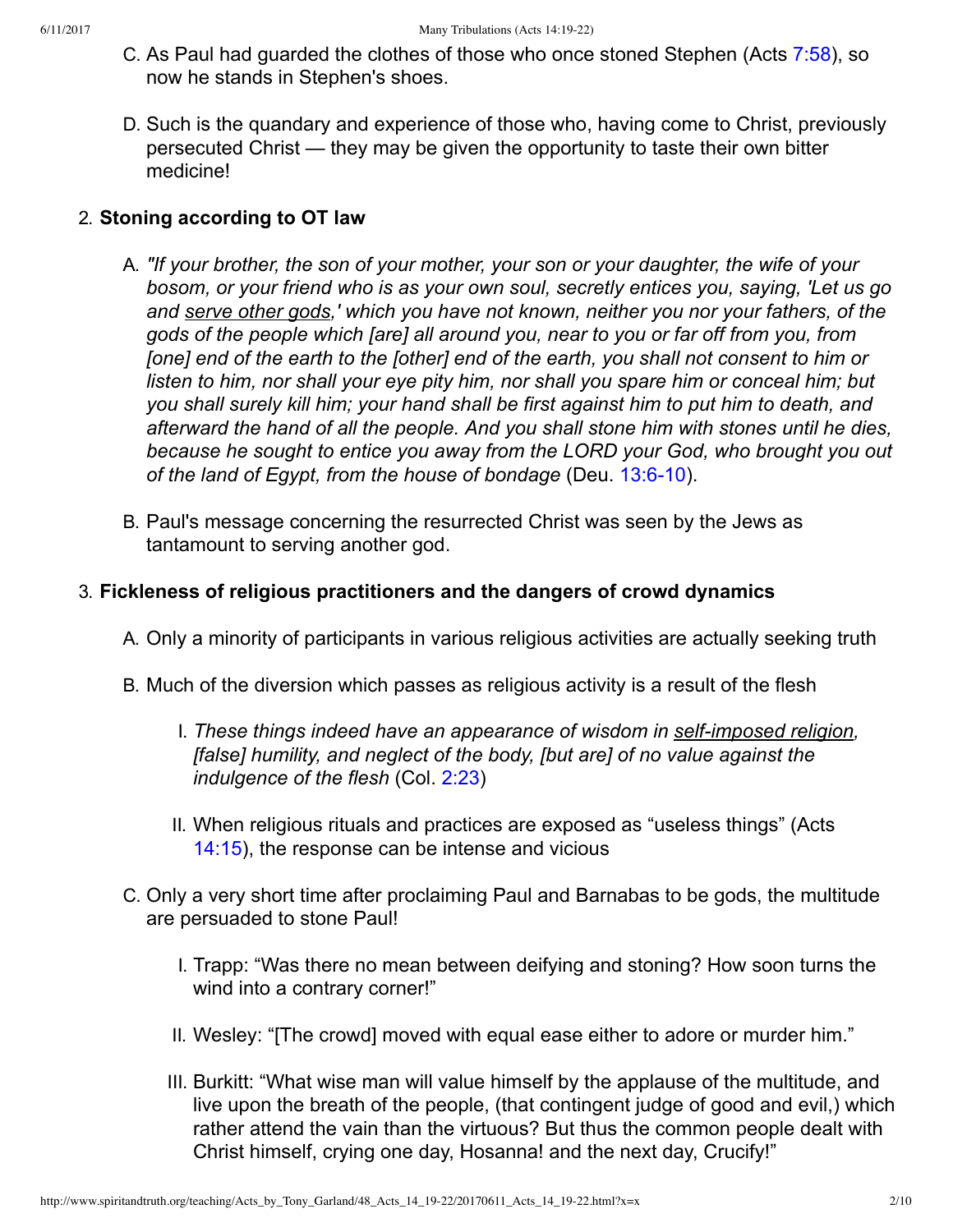IV. They now stone the man who healed the cripple!

#### **Did Paul almost die — or actually die?**

- 1. **The text says,** *they stoned Paul and dragged him out of the city, supposing him to be [dead. However, when the disciples gathered around him, he rose up . . .](http://www.spiritandtruth.org/bibles/nasb/b44c014.htm#Acts_C14V19)* **(Acts 14:19b-20a)**
	- A. Some commentators suggest that Paul actually died, but was subsequently raised from the dead by the intercession of the disciples.

### 2. **About 7 years after this, Paul refers to this experience of being stoned in his second letter to the church at Corinth:[3](#page-9-4)**

- <span id="page-2-0"></span>A. *Are they ministers of Christ? —I speak as a fool—I [am] more: in labors more abundant, in stripes above measure, in prisons more frequently, in deaths often. From the Jews five times I received forty [stripes] minus one. Three times I was beaten with rods; once I was stoned; three times I was shipwrecked; a night and a day I have been in the deep; [in] journeys often, [in] perils of waters, [in] perils of robbers, [in] perils of [my own] countrymen, [in] perils of the Gentiles, [in] perils in the city, [in] perils in the wilderness, [in] perils in the sea, [in] perils among false brethren; in weariness and toil, in sleeplessness often, in hunger and thirst, in fastings often, in cold and nakedness besides the other things, what comes upon me daily: my deep concern for all the churches* (2Cor. 11:23-28)
- B. Some see another possible reference to this event in the very next chapter of 2 Corinthians where Paul describes being caught up to heaven
	- I. *I know a man in Christ who fourteen years ago—whether in the body I do not know, or whether out of the body I do not know, God knows—such a one was caught up to the third heaven. And I know such a man—whether in the body or out of the body I do not know, God knows—how he was caught up into Paradise and heard inexpressible words, which it is not lawful for a man to utter.* (2Cor. [12:2–4](http://www.spiritandtruth.org/bibles/nasb/b47c012.htm#2Cor._C12V2))
	- II. If 2 Corinthians was written in A.D. 55-56, as many date the letter, then the catching up that he mentions would have occurred in approximately A.D. 41
	- III. But reputable bible chronologists place Paul in Lystra on his first missionary journey around A.D. 48{N {N |Ref-1307||342}345}
	- IV. So the timing doesn't seem to be correct.
	- V. Nor is there anything in Paul's description of being caught up to heaven which infers it was in connection with his death or a near death experience
	- VI. A modern tendency to connect heavenly visions with near death experiences is probably more a reflection of the numerous bogus accounts of heaven by those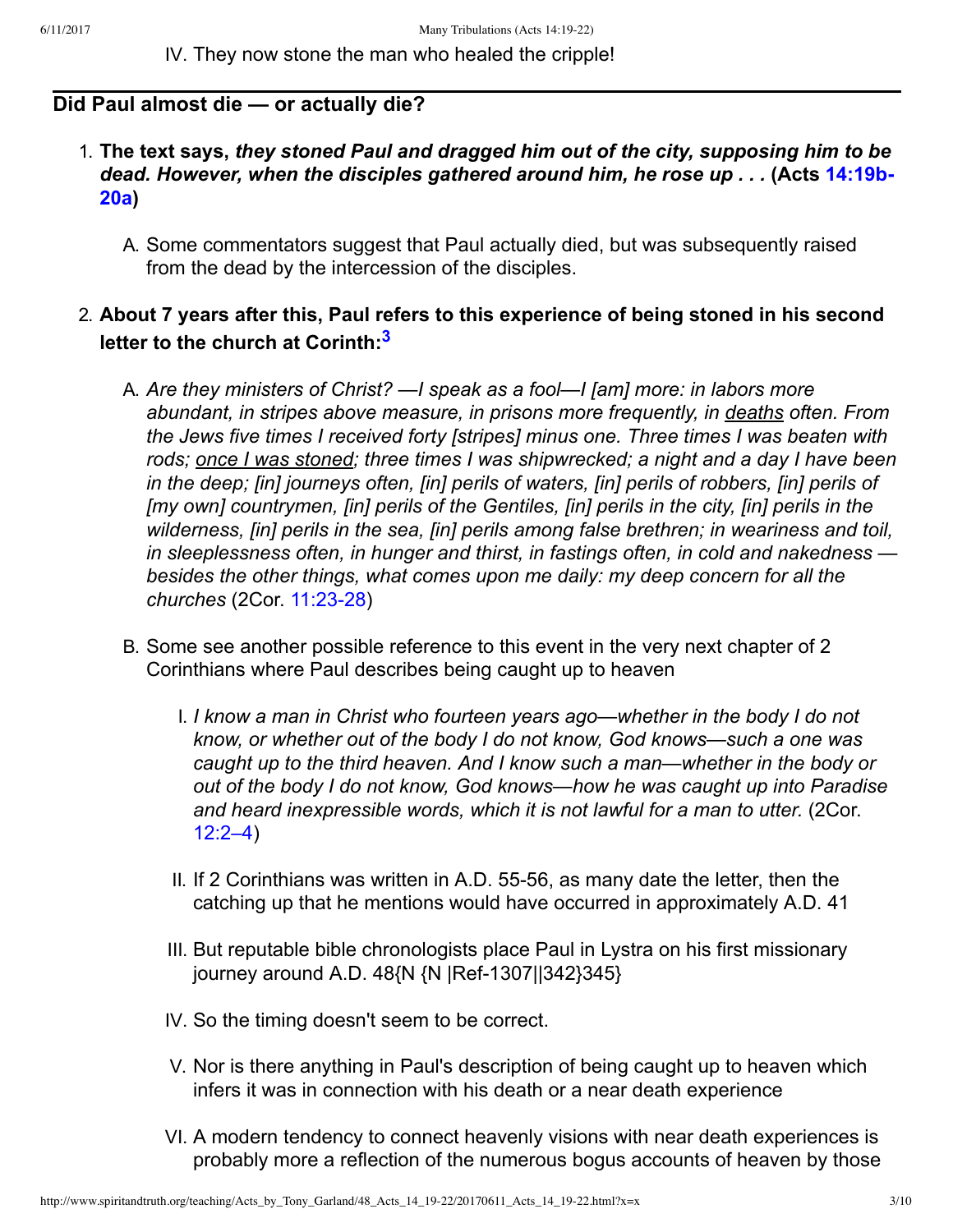who claim to have died and been subsequently revived—usually to describe heavenly scenes and activities which are completely out-of-step with biblical truth.

- 3. **But then how are we to understand the phrase that Paul uses in 2 Corinthians [11:23](http://www.spiritandtruth.org/bibles/nasb/b47c011.htm#2Cor._C11V23), that he was, "in deaths often"?**
	- A. "Deaths" = [˥α˪˙το˦ς](http://www.spiritandtruth.org/fontsu/index.htm) [*thanatois*]
	- B. Is Paul saying he was killed and raised multiple times?
	- C. θανάτοις [*thanatois*], the plural form of θανατος [*thanatos*], can refer to being "in danger of death<sup>"[4](#page-9-5)</sup>
	- D. Paul experienced many dangerous, *potentially deadly situations*
- <span id="page-3-0"></span>4. **Luke tells us that Paul's opponents dragged him outside the city, "supposing him to** be dead" (**VOμίζοντες αὐτὸν τεθνηκέναι** [*nomizontes auton tethnēkenai*])
	- A. "[while] supposing" = to think, expect, or consider
		- I. Most frequently used in passages where what was thought to be the case turns out not to be the case (e.g., Mat. [5:17;](http://www.spiritandtruth.org/bibles/nasb/b40c005.htm#Mat._C5V17) [10:34](http://www.spiritandtruth.org/bibles/nasb/b40c010.htm#Mat._C10V34); [20:10;](http://www.spiritandtruth.org/bibles/nasb/b40c020.htm#Mat._C20V10) Luke [2:44\)](http://www.spiritandtruth.org/bibles/nasb/b42c002.htm#Luke_C2V44)
		- II. Describes an incorrect assumption
	- B. "to be dead" = perfect tense, could be translated, "having [already] died"
	- C. In summary, they "presumed him to have already died."
	- D. If Paul was actually dead, then why would Luke a medical doctor, of all people have described it this way?

#### 5. **Evidence of supernatural healing nonetheless**

- A. Disciples gathered it seems likely that Paul rose in response to intercession for healing on the part of the disciples
- B. Next day, Lystra  $\rightarrow$  Derbe: approximately 30 miles!
- C. Soon thereafter, Derbe  $\rightarrow$  Lystra  $\rightarrow$  Iconium  $\rightarrow$  Antioch: approximately 145 miles

#### **Many Tribulations**

1. **As Paul and Barnabas returned through Lystra, Iconium, and Antioch, they preached the unpalatable message,** *We must through many tribulations enter the kingdom of God* **(Acts [14:22\)](http://www.spiritandtruth.org/bibles/nasb/b44c014.htm#Acts_C14V22).**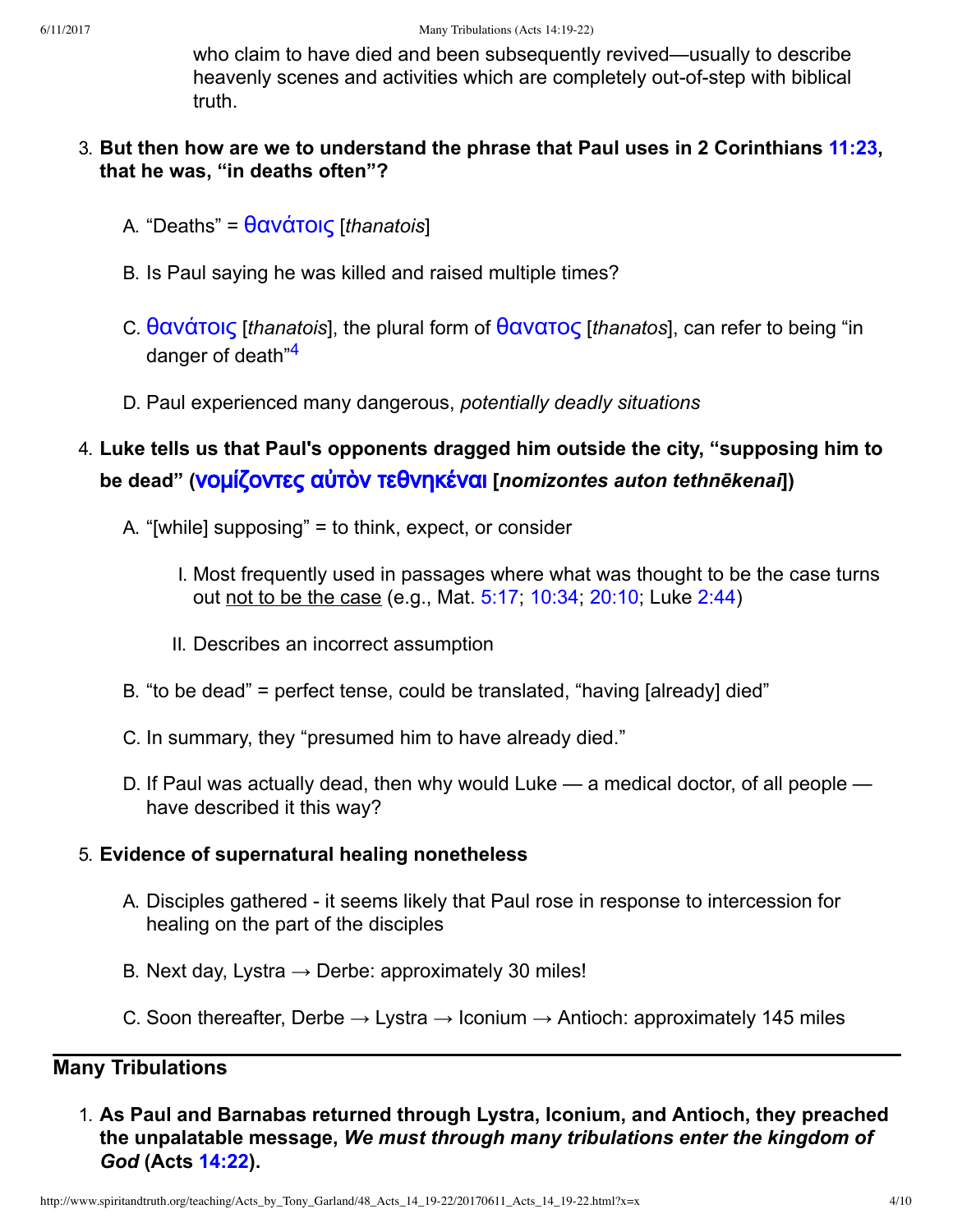#### 2. **How and when do we enter God's kingdom?**

- A. The kingdom itself is yet future, as we express frequently in the "Lord's prayer"
	- I. *Our Father, Who is in heaven, hallowed by your name. Your kingdom come.* (Mat. [6:9](http://www.spiritandtruth.org/bibles/nasb/b40c006.htm#Mat._C6V9))
	- II. A future condition that believers throughout history have prayed and continue to pray for.
	- III. But when does the kingdom come? How will we know when has arrived?
	- IV. The kingdom will be present when, *Your will be done on earth as it is in heaven.* (Mat. [6:10\)](http://www.spiritandtruth.org/bibles/nasb/b40c006.htm#Mat._C6V10)
- B. The kingdom begins at the Second Coming of Christ
	- I. Jesus taught a parable indicating that it is only upon His return that the kingdom begins
		- a. In the 19th chapter of Luke we read, *[Jesus] spoke another parable, because He was near Jerusalem and because they thought the kingdom of God would appear immediately. Therefore He said: "A certain nobleman went into a far country to receive for himself a kingdom and to return"* (Luke 19:11-12)
	- II. From the book of Daniel, we learn that the kingdom will not come until *after* the dominion of the antichrist has come and gone,
		- a. In a vision, Daniel saw the antichrist *making war against the saints, and prevailing against them, until the Ancient of Days came, and a judgment was made [in favor] of the saints of the Most High, and the time came for the saints to possess the kingdom* (Dan. 7:21-22)
		- b. It is only after the antichrist's dominion is taken away that *. . . the kingdom and dominion, and the greatness of the kingdoms under the whole heaven, shall be given to the people, the saints of the Most High.* (Dan. [7:27a\)](http://www.spiritandtruth.org/bibles/nasb/b27c007.htm#Dan._C7V27)
	- III. In the 21st chapter of Luke, Jesus tells his disciples that it will only be after Jerusalem has been trampled by Gentiles and the times of the Gentiles are fulfilled, and believers see signs in the sun, moon, and stars that *the kingdom of God [will be] near (Luke 21:24-31).*
	- IV. The book of Revelation records that it is only at the sounding of the seventh trumpet that loud voices in heaven declare, *the kingdoms of this world have become the kings of our Lord and of His Christ* (Rev. [11:15\)](http://www.spiritandtruth.org/bibles/nasb/b66c011.htm#Rev._C11V15)
		- a. This event triggers the out-pouring of the final 7 bowls of God's wrath which climax in the Second Coming—the return of Jesus, having received the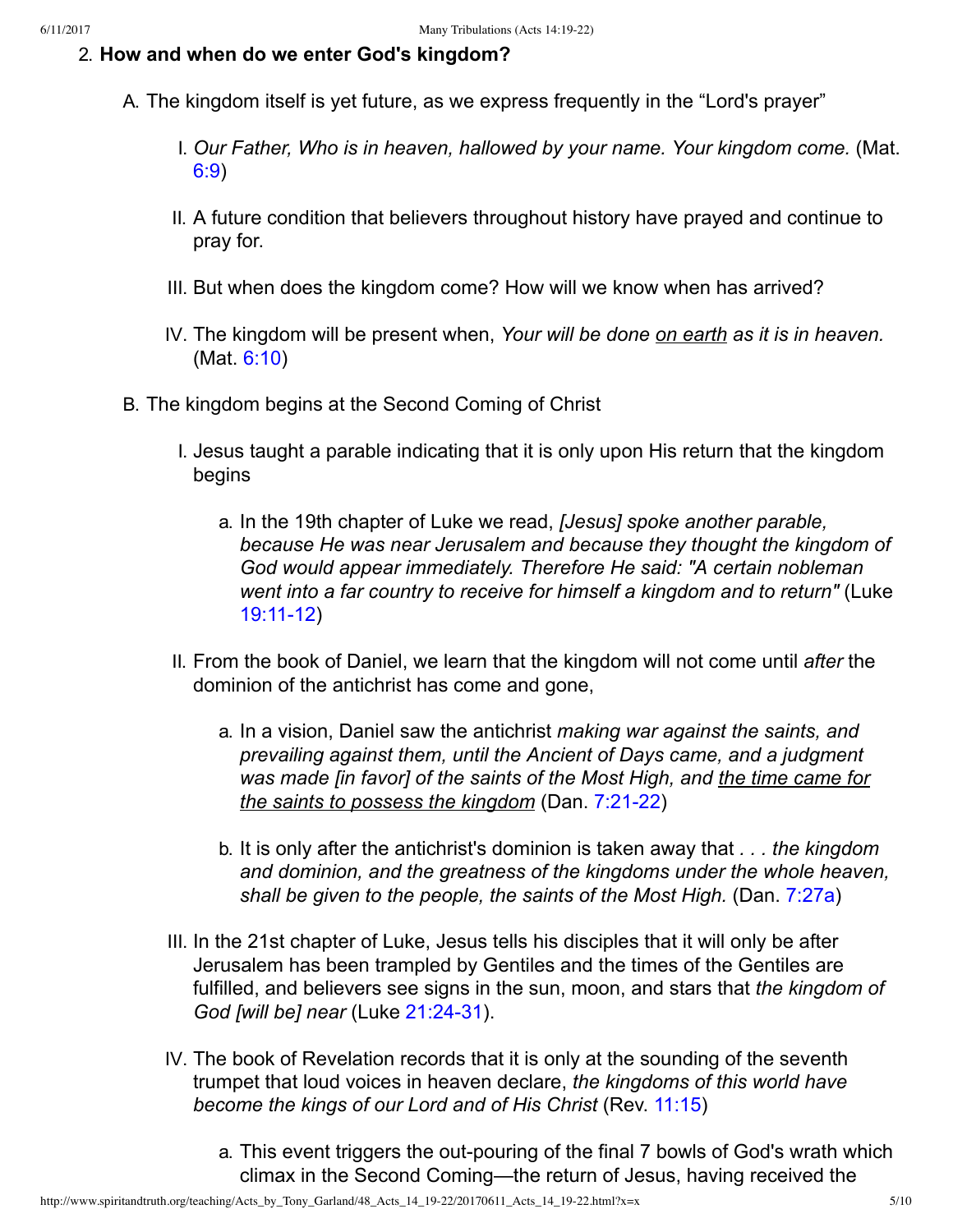kingdom.

- b. *When the Son of Man comes in His glory, and all the holy angels with Him, then He will sit on the throne of His glory* (Mat. [25:31\)](http://www.spiritandtruth.org/bibles/nasb/b40c025.htm#Mat._C25V31).
- c. Paul also links Jesus' Second Coming with His kingdom, *I charge [you Timothy] therefore before God and the Lord Jesus Christ, who will judge the living and the dead at His appearing and His kingdom* (2Ti. [4:1\)](http://www.spiritandtruth.org/bibles/nasb/b55c004.htm#2Ti._C4V1).
- C. Although the kingdom is still *future*, those who believe find entry into it *when they believe* — their participation is guaranteed in the present for when it becomes a reality in the future on earth.
	- I. In the parable of the wheat and tares, Jesus refers to the wheat believers as "sons of the kingdom" (Mat. [13:38](http://www.spiritandtruth.org/bibles/nasb/b40c013.htm#Mat._C13V38)).
	- II. Paul tells the believers in Colossi, *the Father . . . has qualified us to be partakers of the inheritance of the saints in the light. He has delivered us from the power of [darkness and conveyed \[us\] \(past tense\) into the kingdom of the Son](http://www.spiritandtruth.org/bibles/nasb/b51c001.htm#Col._C1V12)* (Col. 1:12 14a)
	- III. James describes the poor of this world who are rich in faith as "heirs of the kingdom which He promised" — not yet possessors, but guaranteed participants and beneficiaries (Jas. [2:5](http://www.spiritandtruth.org/bibles/nasb/b59c002.htm#Jas._C2V5)).
	- IV. Peter instructs fellow believers to, *be even more diligent to make your call and election sure, for if you do these things you will never stumble; for so an entrance will be supplied to you abundantly into the everlasting kingdom of our Lord and* **Savior Jesus Christ (2Pe. 1:10-11)**

#### 3. **Strengthening the souls of the disciples (Acts [14:22](http://www.spiritandtruth.org/bibles/nasb/b44c014.htm#Acts_C14V22))**

- A. On the return journey, Paul no-doubt refers to his stoning experience when, *strengthening the souls of the disciples, exhorting [them] to continue in the faith, and [saying], "We must through many tribulations enter the kingdom of God"* (Acts [14:22\)](http://www.spiritandtruth.org/bibles/nasb/b44c014.htm#Acts_C14V22).
- B. Our entrance into the kingdom is "through many tribulations"
	- I. Exhorting them to continue: unless we recognize this reality, we may faint when adversity comes
		- a. To continue is *ε*μμένειν [*emmenein*], to "remain faithful"
		- b. Our faith will be tested through many tribulations
	- II. The tribulations occur because of the delay between our entry into the kingdom and its future reality on earth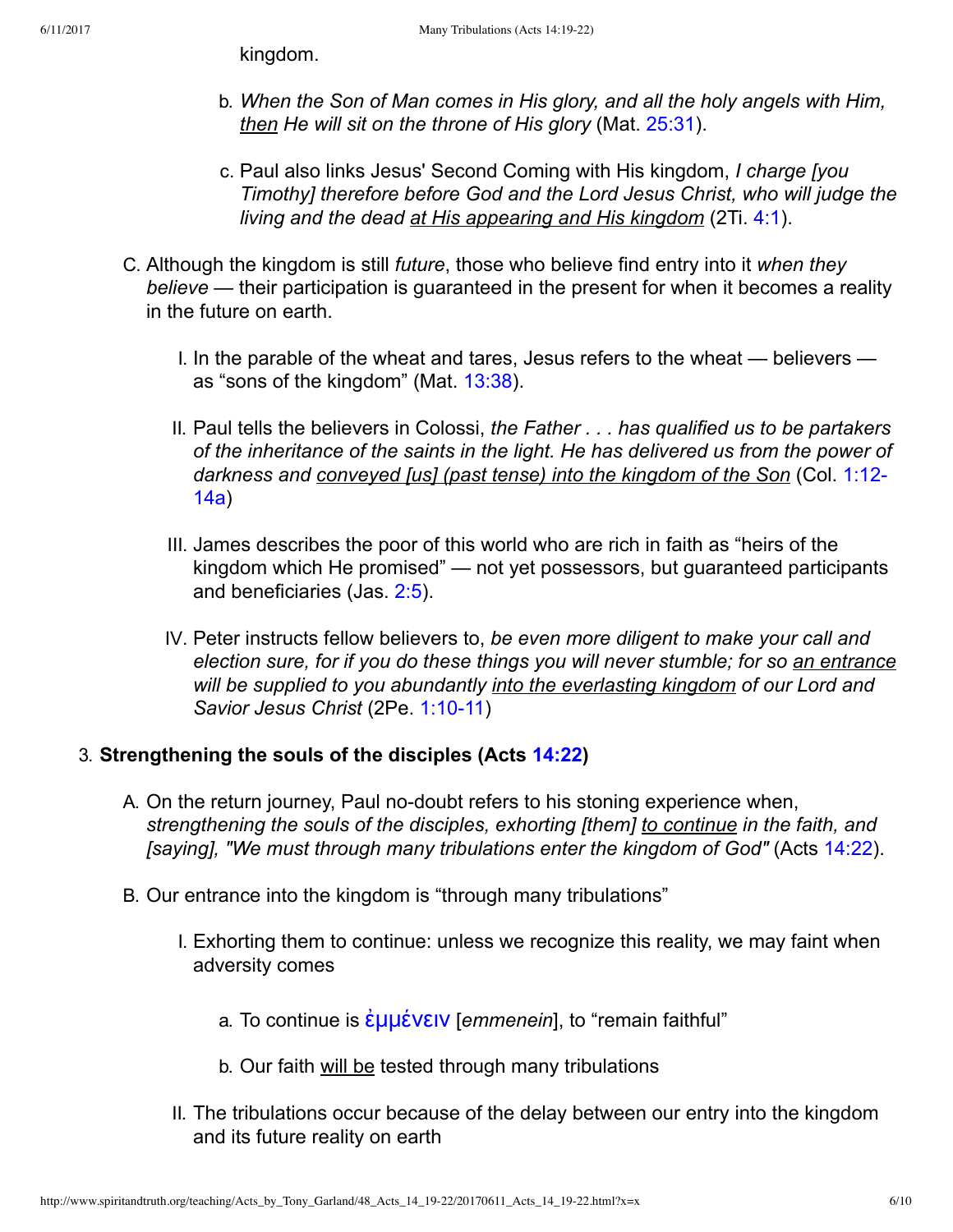- a. We represent a King who is absent, ridiculed, and rejected by the present age
- b. We uphold principles of the His kingdom, which are also rejected by the present age
	- i. Man created with a purpose by God and, therefore, accountable to God
	- ii. Man created in the image of God, not evolved, not just another animal
	- iii. Sexuality to be expressed in accord with God's purpose and design
	- iv. Refusal to go along with the sinful norms of society
		- Paul links a godly manner of life with persecutions and afflictions such as what happened to him in Lystra
		- *But you have carefully followed my doctrine, manner of life, purpose, faith, longsuffering, love, perseverance, persecutions, afflictions, which happened to me at Antioch, at Iconium, at Lystra—what persecutions I endured. And out of [them] all the Lord delivered me. Yes, and all who desire to live godly in Christ Jesus will suffer persecution* (2Ti. 3:10-12)
		- Our very existence, as sons and daughters of God and upholders of God's Word, places us in the cross-hairs of this world.
		- Many times, we needn't say anything: our mere existence is enough to raise their spiritual hackles—our very presence is an unpleasant reminder for the godless of the coming judgment.
- III. Through . . .
	- a. There's no getting around it, no other way, not around, not over the narrow path
	- b. This is why our faith will be tested and steadfastness is required
- IV. Tribulations certify we are on the right path the same path as Jesus, doing the Father's will
	- a. Jesus promised the same
		- i. *If the world hates you, you know that it hated Me before [it hated] you. If you were of the world, the world would love its own. Yet because you are not of the world, but I chose you out of the world, therefore the world hates you. Remember the word that I said to you, 'A servant is not greater than his master.' If they persecuted Me, they will also persecute you. If they kept My word, they will keep yours also. But all these things they will do to you for My name's sake, because they do not know Him who sent Me* (John 15:18-21)
		- ii. He chose us *out of* the world we are not *of the world*, but aliens.
			- If, as believers, our desire is to "fit in" with the culture, to "lay low culturally," then we are confused about our very nature and purpose in God.
		- iii. Jesus tells his disciples that the world won't keep "your word" because it won't keep "My word"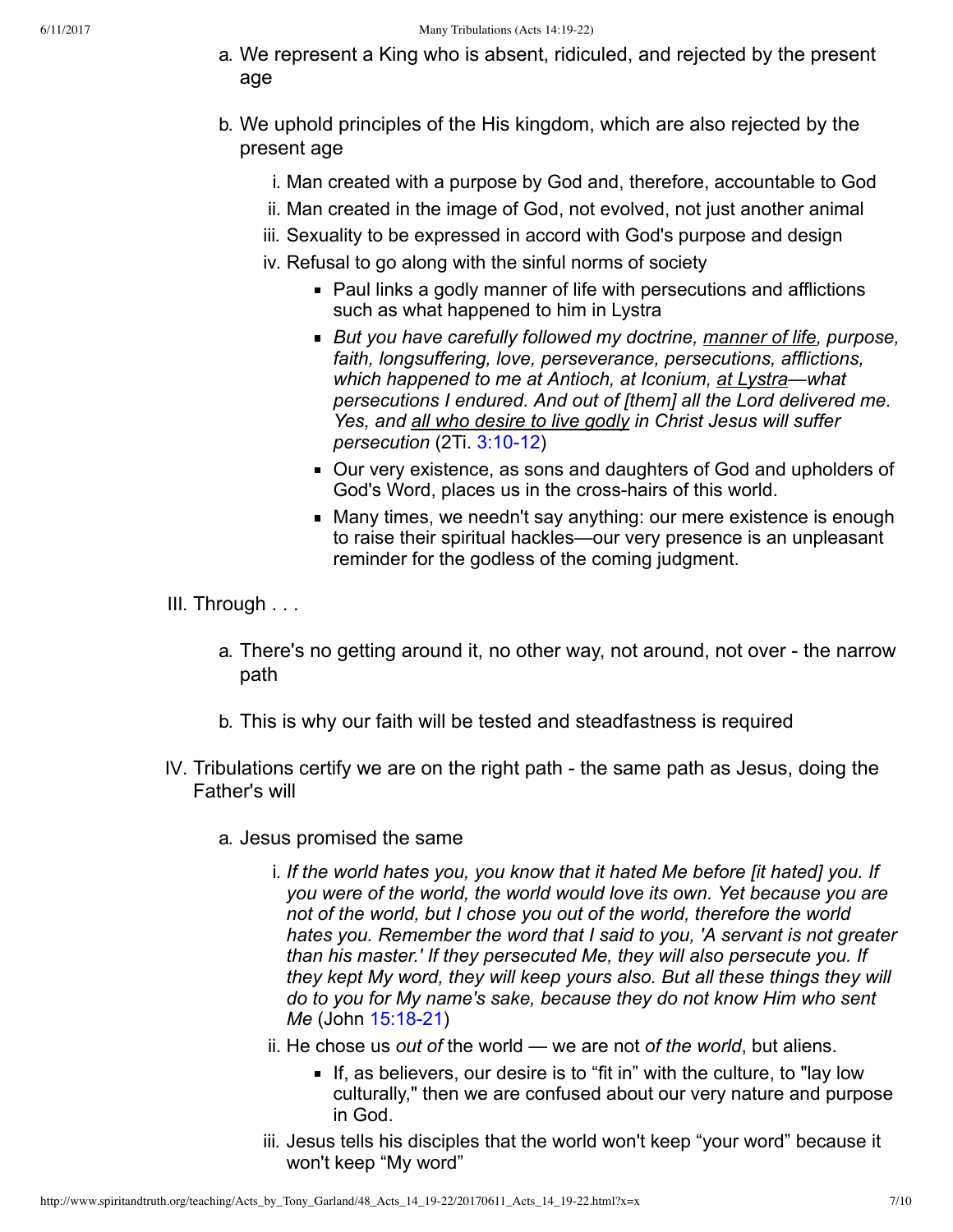- **That's why we see bumper stickers that say things such as** 
	- "Keep your laws off my body!"
	- "My body, my bedroom, none of your business!"
	- "Stop preaching the holy babble!"
- b. Without tribulation, we would have to wonder if that path we are treading is truly leading to the kingdom?
	- i. If we are not going through, then we are probably compromising: failing to testify of the truth, either by word or deed
- c. Caveat: tribulation *for the cause of Christ all these things they will do to you for My name's sake*

#### 4. **Severe tribulation martyrdom**

A. Statistics about martyrdoms in this age?

- <span id="page-7-1"></span><span id="page-7-0"></span>I. Accurate numbers are difficult to come by due to the nature of the incidents
	- a. "According to a study done at Regent University, there were close to 164,000 Christians martyred around the world in 1999. An estimated 165,000 will be martyred in 2000."[5](#page-9-6)
	- b. "According to the *1997 World Christian Encyclopedia*, between 155,000 and 159,000 Christians are killed for their faith throughout the world every year."[6](#page-9-7)
	- c. "During the height of communism worldwide, an average of 330,000 Christians were killed each year."[7](#page-9-8)
	- d. "More Christians were martyred in this century alone than in all the past centuries combined."[8](#page-9-9)
- <span id="page-7-3"></span><span id="page-7-2"></span>B. One relatively recent example of the ultimate tribulation of a Christian couple in Pakistan
	- I. "ISLAMABAD, Pakistan A mob accused of burning alive a Christian couple in an industrial kiln in Pakistan allegedly wrapped a pregnant mother in cotton so she would catch fire more easily, according to family members who witnessed the attack. Sajjad Maseeh, 27, and his wife Shama Bibi, 24, were set upon by at least 1,200 people after rumors circulated that they had burned verses from the Quran, family spokesman Javed Maseeh told NBC News via telephone late Thursday. Their legs were also broken so they couldn't run away. "They picked them up by their arms and legs and held them over the brick furnace until their clothes caught fire," he said. "And then they threw them inside the furnace." Bibi, a mother of four who was four months pregnant, was wearing an outfit that initially didn't burn,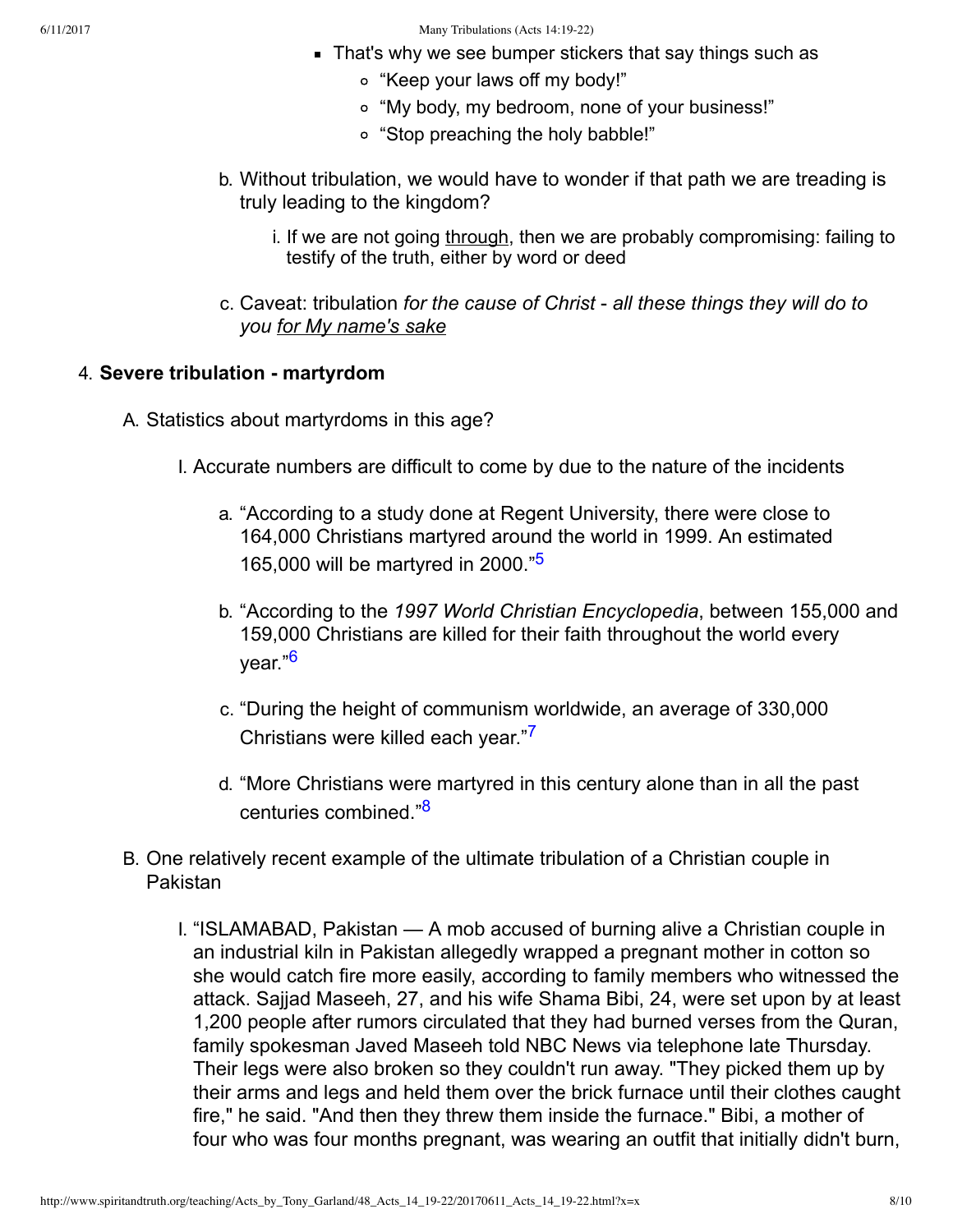<span id="page-8-0"></span>according to Javed Maseeh. The mob removed her from over the kiln and wrapped her up in cotton to make sure the garments would be set alight."<sup>[9](#page-9-10)</sup>

### **What are believers to make of all this? How are we to respond to this reality?**

- 1. **Expectation Tribulation is unavoidable if we sincerely follow God.**
- 2. **Validation When we experience tribulation for the cause of Christ, it validates our identity in Christ. In the absence of such tribulation, we should take stock of whether we are more like the world than our Lord: ultimately misrepresenting what it means to be a** *CHRIST***ian.**
- 3. **Sovereignty We must learn to understand and rest in God's sovereignty. Paul was stoned and given up for dead. But God had other plans for Paul—he was healed and continued for many more years of ministry. Yet, even Paul ultimately lost his head at the hands of the Roman Emperor Nero. In cases of extreme tribulation, many Christians down through the ages — such as the Pakistani couple I just mentioned have been destined to give their ultimate testimony and witness in death for the cause of Christ.**
	- A. In the 8th chapter of Romans, one of the strongest passages emphasizing God's sovereignty, Paul reminds believers of this sobering fact: *For [God's] sake we are killed all day long; we are accounted as sheep for the slaughter* (Rom. [8:36](http://www.spiritandtruth.org/bibles/nasb/b45c008.htm#Rom._C8V36)).
- 4. **Overcomers Ultimately, we find encouragement because the Word of God declares us to be overcomers through our identity and unification with Jesus.[10](#page-9-11)**
	- A. Immediately after Paul writes to the Romans reminding them they are accounted as sheep for the slaughter, he states, *Yet in all things we are more than conquerors through Him who loved us. For I am persuaded that neither death nor life nor [many* other things] shall be able to separate us from the love of God (Rom. 8:38-39).
- 5. **Peace We can have peace in the midst of the storm. Jesus said,** *These things I have spoken to you, that in Me you may have peace. In the world you will have tribulation; but be of good cheer, I have overcome the world.* **(John [16:33](http://www.spiritandtruth.org/bibles/nasb/b43c016.htm#John_C16V33))**

<span id="page-8-1"></span>

<span id="page-8-2"></span>[SpiritAndTruth.org Scan Code](http://www.spiritandtruth.org/)<sup>[c](#page-9-12)</sup>

Endnotes: